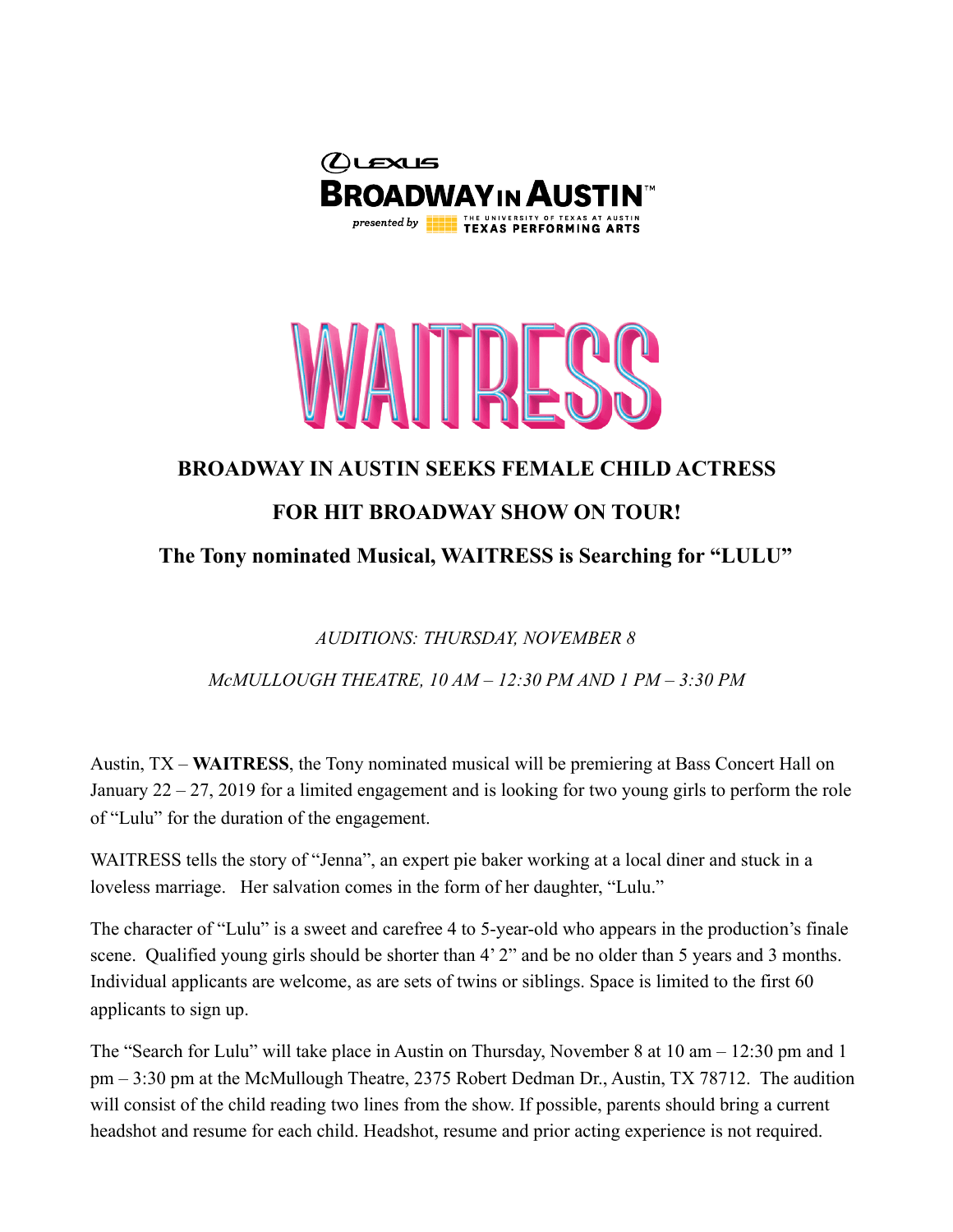The character of "Lulu" will be cast locally in each tour market and two girls are chosen to share the role. Each girl chosen will perform in 4 performances during the one-week engagement.

Brought to life by a groundbreaking all-female creative team, this irresistible new hit features original music and lyrics by 6-time Grammy nominee Sara Bareilles ("Brave," "Love Song"), a book by acclaimed screenwriter Jessie Nelson ("*I Am Sam*") and direction by Tony Award® winner Diane Paulus (*Finding Neverland, Pippin, Hair*).

Inspired by Adrienne Shelley's beloved film, **WAITRESS** tells the story of Jenna – a waitress and expert pie maker, Jenna dreams of a way out of her small town and loveless marriage. A baking contest in a nearby county and the town's new doctor may offer her a chance at a fresh start, while her fellow waitresses offer their own recipes for happiness. But Jenna must summon the strength and courage to rebuild her own life.

"It's an empowering musical of the highest order!" raves the Chicago Tribune. "**WAITRESS** is a little slice of heaven!" says Entertainment Weekly and "a monumental contribution to Broadway!" according to Marie Claire. Don't miss this uplifting musical celebrating friendship, motherhood, and the magic of a well-made pie.

## **THE SEARCH FOR LULU AUDITIONS: Thursday, November 8 from 10 AM - 12:30 PM and 1 PM - 3:30 PM [McCullough Theatre](https://texasperformingarts.org/visit/venues/mccullough-theatre) | 2375 Robert Dedman Dr, Austin, TX 78712**

**Sign up link:** <https://www.signupgenius.com/go/60b0a4fa8a62fa7f49-lulu2> **More info:<https://austin.broadway.com/LuluAuditions>**

Tickets are now available for **WAITRESS** and start at \$30. Tickets are available at BroadwayinAustin.com, texasperformingarts.org, the Bass Concert Hall ticket office, all Texas Box Office Outlets and by phone at (512) 477-6060. For groups of 10 or more, call (877) 275-3804 or email [Austin.groups@broadwayacrossamerica.com](mailto:Austin.groups@broadwayacrossamerica.com).

**TEXAS PERFORMING ARTS** is situated on the main campus of one of the largest and most prestigious research universities in the country. Texas Performing Arts serves The University of Texas at Austin campus and the Austin community at large through a diverse season of world-class fine arts performances, educational activities, and collaborative partnerships. Texas Performing Arts presents an international season of music, theatre, dance, and conversation in our multiple venues, as well as the best in touring Broadway productions and concert attractions. As a university-based arts center it is also committed to serving the academic mission of the College of Fine Arts by supporting the work of our students, faculty and staff on our stages, classrooms, studios and production shops; and in the educational outreach programs it provides for the Austin community.